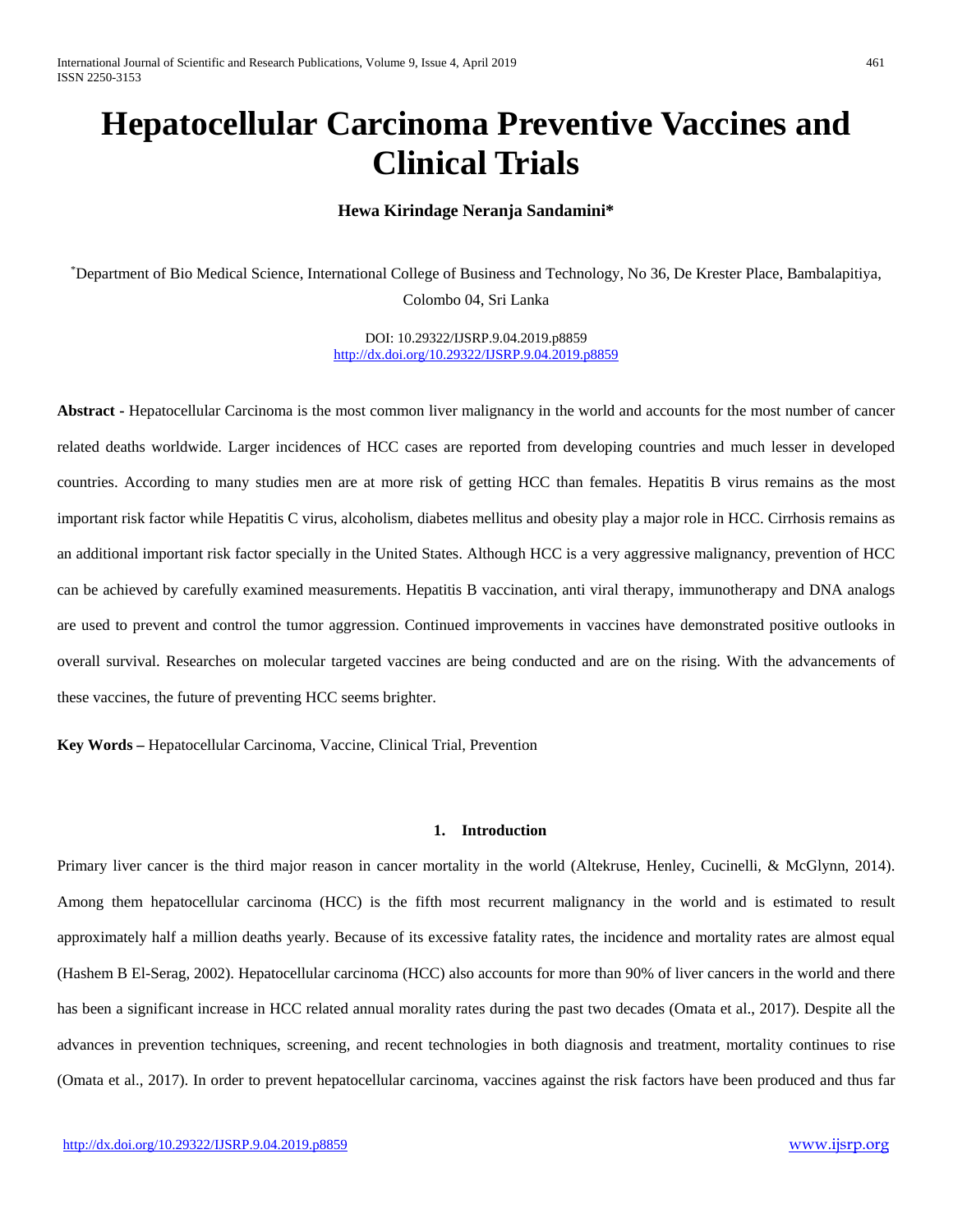they have been playing an important role worldwide in preventing hepatocellular carcinoma. The aim of this literature review to assess these vaccines and their clinical significance in terms of preventing hepatocellular carcinoma.

## **2. Epidemiology**

HCC occurs more often in males than females with a larger incidence in Southern and Eastern Asia, Western and Middle Africa, Melanesia, Micronesia and Polynesia. The age adjusted incidence of HCC has increased from 1.6 per 100,000 to 4.6 per 100,000 individuals among Alaskan natives and American Indians followed by Whites, blacks and Hispanics (Balogh et al., 2016) The biggest age adjusted incidence rates (>20/100,000) are reported in East Asia which includes North and South Korea, Vietnam, and China and sub Saharan Africa. Approximately 75% of liver cancers occur in Asia, with China being responsible for more than 50% of the world's cases. The incidence of HCC is probably to increase over the next 10 to 20 years and to reach around 2030 (Manuscript, 2014a) In the contrary, the incidence of HCC is much lesser in developed countries in North America resulting in 6.8 cases per 100,000 person per year for men and 2.2 cases per 100,000 person per year for women, Europe (except the southern Europe), South and Central America, Australia and New Zealand (Manuscript, 2014a) Although, the overall 5 year survival rate is less than 12%, making HCC the most rapid rising cause of cancer related death in United States. Both male and females showed a 3 fold increase in incidence of HCC from 1975 to 2007 (Manuscript, 2014b) Intermediate rate HCC locations, where the incidence rates are normally between 10/100,000 and 20/100,000, are ideally located in central Europe which includes Italy, France, Switzerland, Greece. Regardless of the magnitude of the incidence rate, almost all areas report rates in males that are two to three fold higher than rates in females. Significant exceptions to this gender relation are the relatively equal incidence rates reported by registries in Harare, Zimbabwe, Costa Rica, Cali, Colombia and South Karachi, Pakistan (McGlynn & London, 2011)

In addition to variability by gender, many areas record incidence rate varies by race and ethnicity. As for an example in the United States HCC incidence is the largest among Asians and Pacific islanders resulting 11.7/100,000 and lowest among white people resulting 3.9/100,000. In between to these rates are those of Hispanics resulting 8.0/100,000, black people resulting 7.0/100,000 and American Indians and Alaska Natives resulting 6.6/100,000. Just as different as the rates among various ethnic groups inhabiting in one area are the rates among members of a single ethnic group living in various areas. For example, incidence rates among Chinese people are significantly lower in the U.S. than they are in either China or in Singapore. As with gender divergent and race and ethnic differences in risk are likely to be related to the prevalence of major risk factors in each groups (McGlynn & London, 2011)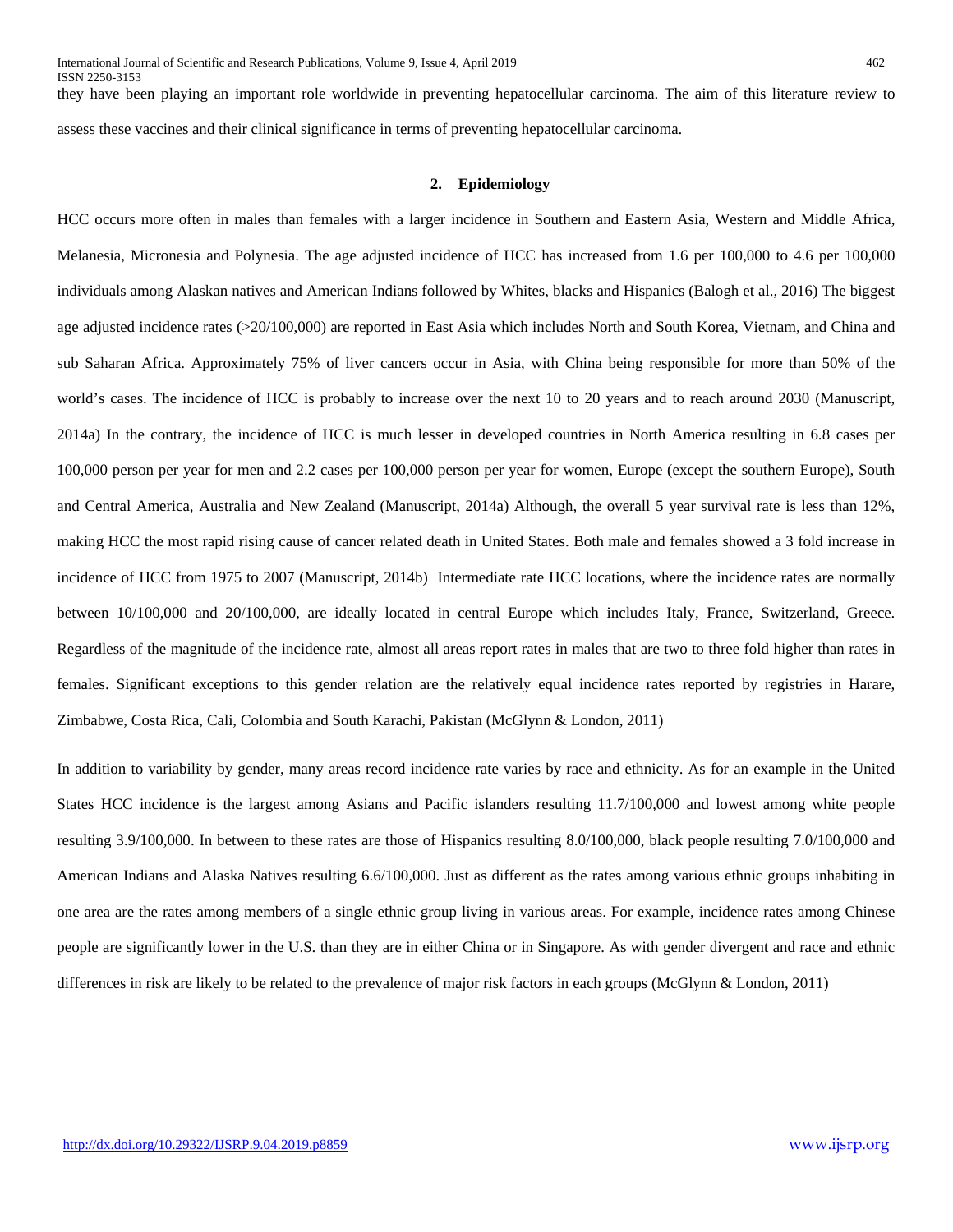#### **3. Risk factors**

## **3.1 Hepatitis B Virus**

HBV is the major leading risk factor for HCC globally and is responsible for at least 50% cases of HCC (Parkin, n.d.) and virtually all child cases (Bedossa & Paradis, 2011) The role of chronic infection with hepatitis B virus in the etiology of hepatocellular carcinoma is well identified (Parkin, n.d.) In a population based cohort study which carried out in 1980s involved 22,708 Taiwanese men who were followed up for 8-9 years, the occurrence of HCC was 98.4 times higher in HBV carriers than non-carriers (Manuscript, 2014a) Presently, about 5% of the world's population (350 million people) is chronically infected with HBV. The evidence supporting the causal association of HBV with HCC is rather common (McGlynn & London, 2011) In endemic areas in Asia and Africa, where HBV infection is transmitted from mother to infants, up to 90% of infected persons have a chronic course, with recurrent integration of HBV into host DNA. Even though HBV can end up with hepatocellular carcinoma in the absence of cirrhosis, the majority (70 to 80%) of patients with HBV related hepatocellular carcinoma end up having cirrhosis. The risk of hepatocellular carcinoma among people with chronic HBV infection (those who are positive for hepatitis B surface antigen [HBsAg]) (T. Tseng et al., 2012) is further expanded if they are male or elderly, have been infected for a long period of time, have a family record of hepatocellular carcinoma, have been introduced to the mycotoxin aflatoxin, have consumed alcohol or tobacco, are co infected with HCV, have increased levels of HBV hepatocellular replication (Chen, Yang, & Iloeje, 2009) or are infected with HBV. HBV DNA can also be detected in persons who are HBsAg negative, but the association with risk of hepatocellular carcinoma is unclear in these cases (Bedossa & Paradis, 2011) The lifetime risk of HCC among chronic HBV-infected patients is known to be around 10–25%. Risks of HCC among HBV infected patients vary by several factors, the major one being serum HBV-DNA levels although there is no exact cutoff level (Chen, Iloeje, & Yang, 2007)

The risk and the presence of HCC in hepatitis B carriers seems to be related to ethnicity. White hepatitis B carriers are most likely to develop HCC at a later age after a period of progressive liver cirrhosis, whereas African and Asian individuals are likely to develop HCC in the young adulthood and in the middle age and might show fewer signs of cirrhotic liver disease than white hepatitis B carriers. Genetic variation might be the reason for the differences between these ethnic groups. Alternatively, these differences might be explained by disparities in the age at which HBV infection is acquired in different ethnicity group populations. Vertical transmission is the major mode of acquisition of HBV in Asia, whereas horizontal transmission in early life is the most dominant mode of transmission in Africa. By contrast, in Western countries HBV is mostly transmitted in adolescence and adulthood through high risk behaviors, such as intravenous drug use, sexual exposure or iatrogenic causes including blood transfusion, unsafe needle practices, invasive procedures, hemodialysis or organ transplantation (Manuscript, 2014a)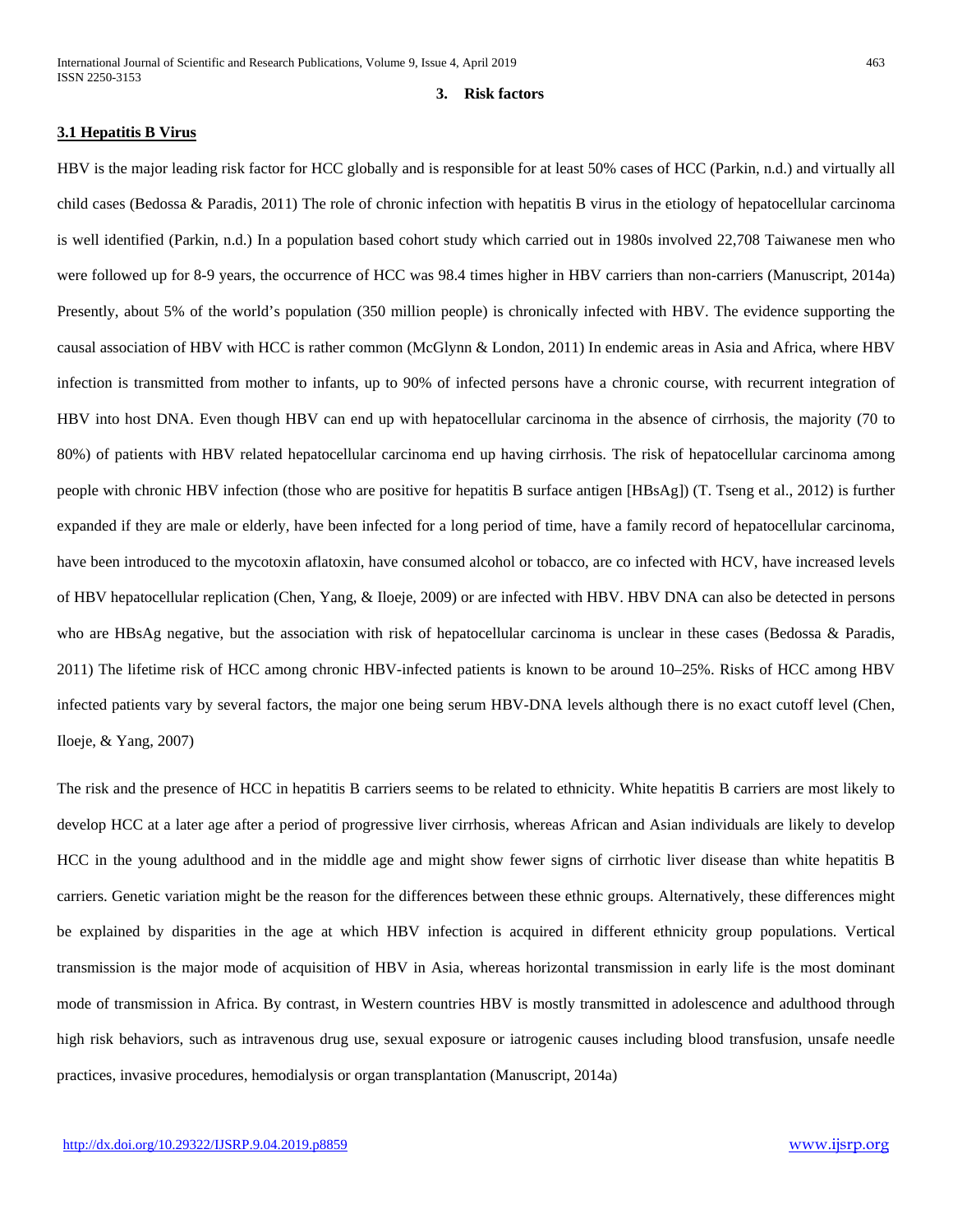Chronic HCV infection is one of the well-known causes of chronic liver diseases and hepatocellular carcinoma both in patients with histories of exposure to viral diseases which are transmitted from parents and in patients who have no noticeable source of infection. (Fattovich et al., 1997) More importantly, HCCs developing after HCV infection have occurred in elderly patients with more severe liver diseases than tumors developing after HBV infection.(Fasani et al., 1999) It is reported that Hepatitis C is the leading cause for both chronic liver disease and HCC in most Western countries, including the USA (Manuscript, 2014b) In a community based prospective study in Taiwan which focused on effects of hepatitis C virus (HCV) infection on the incidence of hepatocellular carcinoma (HCC), it was suggested that HCV plays a significant role in hepatocarcinogenesis in an area endemic for chronic HBV infection resulting a 20 fold increased risk of developing HCC with HCV than people who didn't have HCV (Sun et al., 2003) Hepatitis C virus (HCV) is normally transmitted from mother to child during pregnancy and childbirth although the timing and the precise biological mechanisms that are involved in this process are not utterly understood yet (Utero, 2017) A meta-analysis of case control in USA showed that from 178 HCC patients 163 patients were diagnosed for liver diseases with HCC being the dominant one (Fasani et al., 1999) Many meta analyses and case control studies have shown that patients with both HBV and HCC infections have more risk of getting HCC(Cho et al., 2011)

## **3.3 Alcohol and tobacco**

Most of the HCC cases occur in cirrhotic livers but not all. Cirrhosis is a pathogenic step in liver carcinogenesis which results in hepatocellular carcinoma and in alcoholics, prolonged and excessive alcohol consumption ends up in alcoholic cirrhosis. Moreover, alcohol may intensify and/or speed up hepatocarcinogenesis in patients with HBV and/or HCV infection, genome alterations, or nonalcoholic fatty liver disease (Turati et al., 2018) A meta-analysis carried out in Taiwan showed that risk of HCC was higher in users of alcohol than non-users (Loomba et al., 2010) Women are more prone to liver injury than men from alcohol intake and women are more likely to develop cirrhosis at equivalent alcohol intakes than men mostly because of the sex differences in alcohol metabolism (Frezza et al., 1990) A meta-analysis which consisted of 19 cohorts, including a total of 5550 deaths and 4445 incident cases from liver cancer, noted a significant 16% increased risk of hepatocellular carcinoma among alcohol drinkers of 3 or more drinks per day, compared with non-drinkers. Proof for a positive connection between heavy alcohol drinking and hepatocellular carcinoma derived mainly from embedded case control studies. The increased risk for those who drink 6 or more drinks per day, compared with nondrinkers, was 22%. Moderate drinkers who take less than 3 drinks per day, were not at risk of liver cancer. The dose risk curve provided evidence that a linear relationship with rising alcohol intake in drinkers with approximate potential risk of 46% per 50g of ethanol per day and 66% for 100g per day (Turati et al., 2018) Effects of alcohol use and extreme obesity (BMI, >30) together showed that the risk of HCC was accelerated synergistically in alcohol users who had excessive obesity compared to those without extreme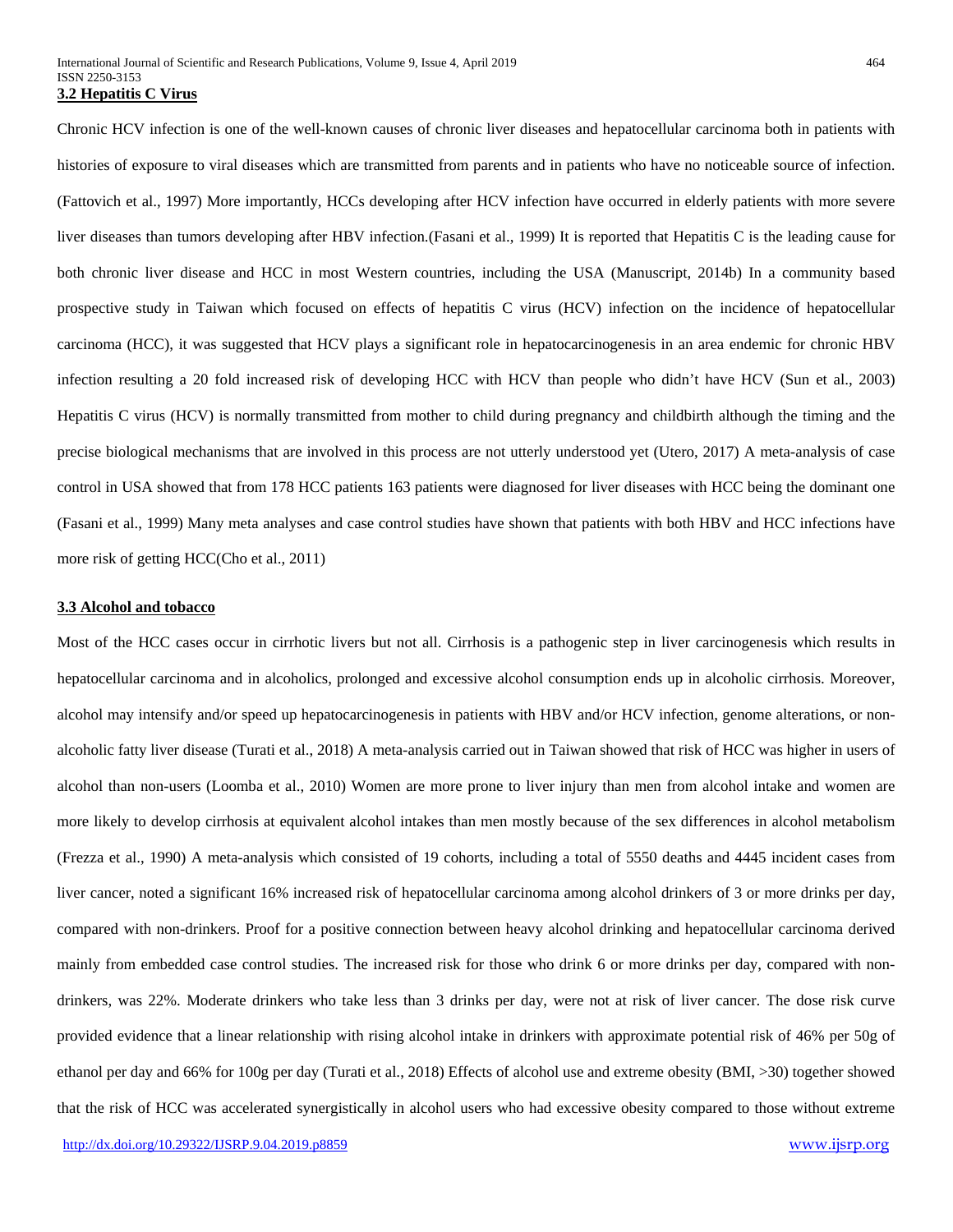obesity and nonusers of alcohol (Loomba et al., 2010) Although there are sufficient evidence that prove tobacco smoking increased the risk of hepatocellular carcinoma, not persistent findings in studies of the same populations and the inter relation of smoking with other risk factors, such as HBV, HCV infection, and alcohol consumption, have made the relationship between tobacco and HCC difficult to identify and understand (Omata et al., 2017)

## **3.4 Aflatoxin**

Aflatoxin is a mycotoxin produced by molds of the Aspergillus species which are Aspergillus flavus and Aspergillus parasiticus. These molds contaminates maize, groundnuts and tree nuts in warm, high moisture environments and is a well-known hepatic carcinogen (McGlynn & London, 2011) Aflatoxins contaminate dietary staple foods and are sound animal hepatocarcinogens and are cancerous in humans with exceptional high risks in individuals who have developed a concomitant infection with HBV. Exposure can be reduced at community levels by either before or after the harvest by limiting fungal contamination of crops. Technical approaches may suggest low technology post-harvest measures to terminate fungal growth or genetic engineering of plants to be resistant to fungal infection or toxin production (Wild & Hall, 2000) A meta-analysis carried out in China provided sufficient evidence that Aflatoxin is one of the major carcinogens in HCC by a follow up study of urinary markers of aflatoxin exposure (Qian et al., 1994) There are four major Aflatoxins as  $B_1$ ,  $B_2$ ,  $G_1$  and  $G_2$  (McGlynn & London, 2011) and evidence shows that there is a synergistic between aflatoxin  $B_1$  and HCV towards HCC (Kuang et al., 2005)

# **3.5 Diabetes Mellitus and Obesity**

In the past couple of years, many evidence has suggested a strong link between diabetes mellitus (DM) and hepatocellular carcinoma. Many cohort studies and meta-analysis have been carried through out to statistically quantify the association of diabetes mellitus with hepatocellular carcinoma. A meta-analysis which involved 823 patients suggested that DM increased the risk of hepatocellular carcinoma only in the presence of other risk factors such as hepatitis B or C or alcoholic cirrhosis. Hepatitis C infection and alcoholic cirrhosis is known to be responsible for most of HCC among veterans (H B El-Serag, Richardson, & Everhart, 2001) Another quantitative assessment of this association between DM and HCC has provided string evidences that there is a positive relationship between DM and increased risk of HCC in both males and females (C. Wang et al., 2012) Obesity also has been identified as one of the risk factors for several malignancies, including hepatocellular carcinoma (Larsson & Wolk, 2007) A meta-analysis on overweight and obesity in relation to liver cancer risk provided enough evidences that excess body weight can potentially increase the risk of HCC and the results indicated that the risk was 89% higher among people who were overweight and obese, respectively, compared with those of weight considered normal. (Larsson & Wolk, 2007)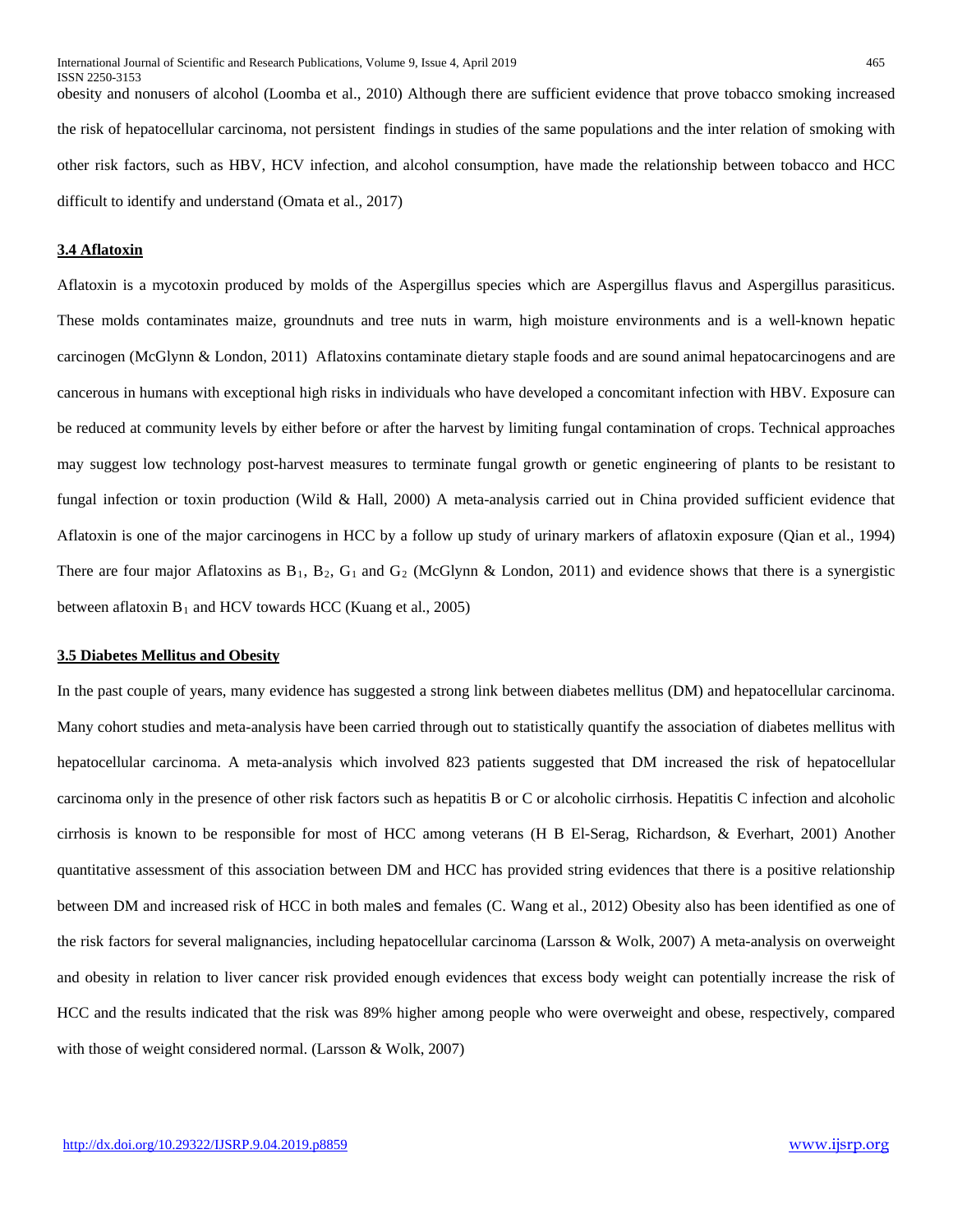The host genetic makeup known to be an important factor but to what extent it effects is still not fully discovered. A very small amount of HCC cases are associated with genetic disorders of mendelian inheritance, such as hereditary hemochromatosis or alpha 1 antitrypsin deficiency. Currently, the most widely studied inherited genetic risk factor in HCC are forms of glutathione S-transferases. They are responsible for detoxifying a variety of electrophilic molecules, including oxidized lipid and DNA compounds generated by reactive oxygen species damage to intracellular molecules (White, Li, Nurgalieva, & El-Serag, 2008) Also tumor necrosis factor α (TNF-α) has been identified to play a significantly important role in the progression and development of hepatocellular carcinoma. A meta-analysis proved that the TNF α polymorphism is closely associated with increased susceptibility to HCC (Q. Hu, Lou, Liu, Qian, & Lv, 2014)

#### **4. Materials and methods**

This study includes information from published review articles from 1990 to 2018 and Medline database from 2000 to 2018 to identify cases regarding hepatocellular carcinoma and the clinical trials of the vaccines to understand how management and prevention of hepatocellular carcinoma is done by administering vaccines against the risk factors. This study also includes a full manual search from bibliographies of selected papers to have a better idea how each individual has responded to these vaccines.

#### **4.1 Study criteria**

- 1) Each case study was necessitated to have published information of the number of clinical participants and age-adjusted details. Also it was taken in to consideration that each and every case study possesses 95% confidentiality.
- 2) This literature includes only the studies that used preventive vaccines for following risk factors of hepatocellular carcinoma: Hepatitis B Virus (HBV) and Hepatitis C Virus (HCV). And following vaccines which play a major role in preventing hepatocellular carcinoma: interferon vaccines, nucleotide analog treatment and immunotherapy.
- 3) Studies with less than 100 individuals were disbarred as it was not enough to determine positive or negative results.
- 4) When more than one volume from the same study was accessible only the final publication was utilized.

## **4.2 Data extraction**

Data were individually procured from each study using predetermined forms. The information for this literature was extracted in terms of: the number of cases, mean age of the individuals, the area where the studies were carried out, the number of cases for each category. After collecting all the data and information from each study they were carefully examined and analyzed to determine the actions of these vaccines inside the body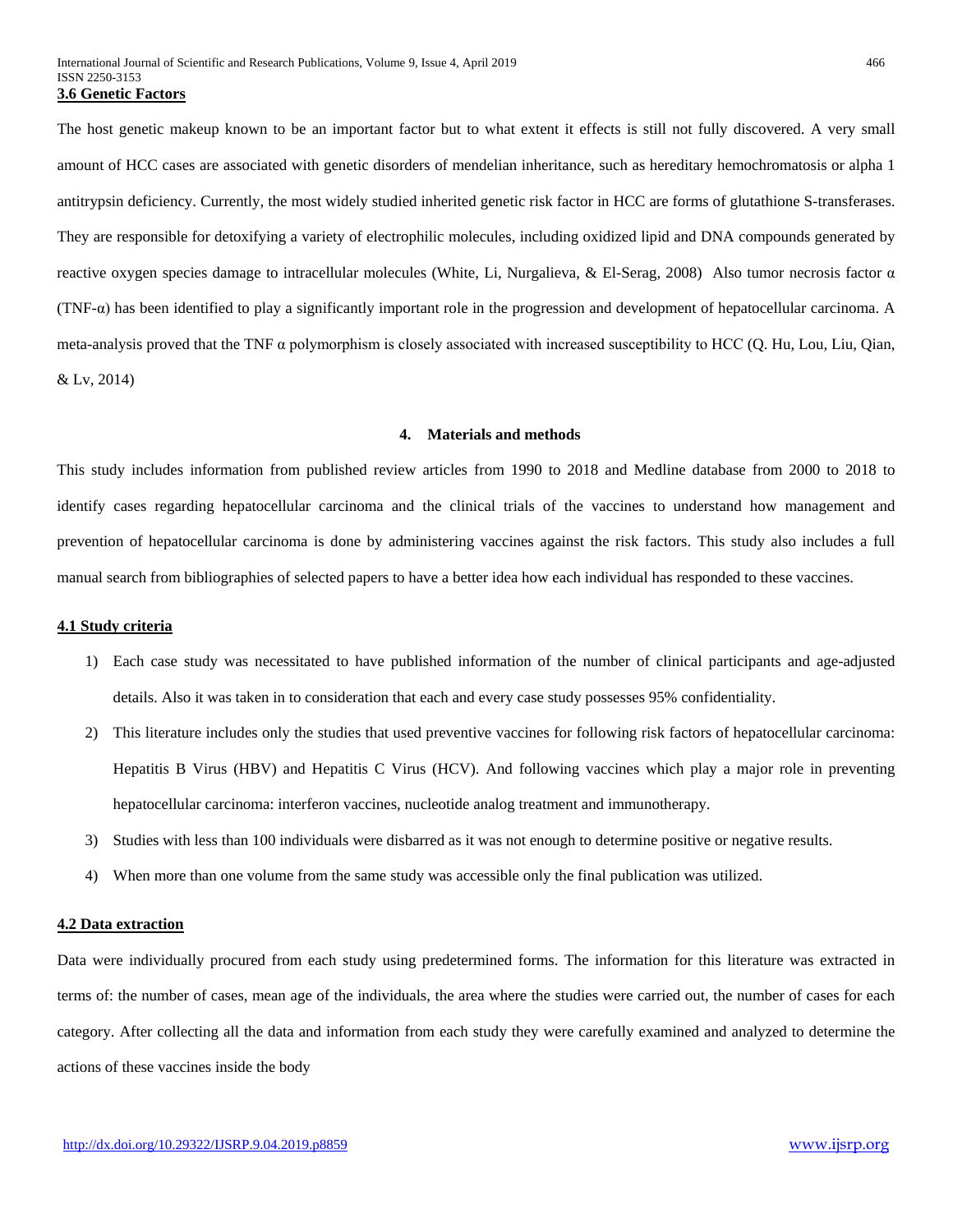#### **5. Prevention**

Cancer prevention can be attempted in three steps (Kew, 2010)

- 1. Primary prevention is preventing the etiological agent from commencing the carcinogenic process. This is the first strategy and is achieved by eliminating, avoiding, or neutralizing the carcinogenic agent, or by disturbing the in vivo conversion of a precarcinogen into a carcinogen.
- 2. Secondary prevention is dealing with the metabolism of a carcinogen, or stopping it from reaching its target or interacting with nucleophiles, especially DNA.
- 3. Tertiary prevention is preventing precarcinogenic lesions from progressing to cancer.

## **5.1 Prevention of HBV related HCC and clinical trials**

HBV is responsible for 80% of the HCC cases worldwide (Parkin, n.d.) The first ever HBV vaccine was developed from human serum in 1981 in the united states (Wong & Chan, 2012) The goal and strategy of universal administering of hepatitis B vaccination is to prevent HBV related HCC to reduce new infection as primary prevention (Omata et al., 2017) HBV vaccination is carried out globally to prevent new HBV infection in healthy individuals. There are more than 250 million people chronically infected with HBV and these chronic bearers are at high risk of developing adverse liver diseases and hepatocellular carcinoma (T.-C. Tseng & Huang, 2017) There are multiple etiologies of HCC, the most critical one is chronic viral hepatitis B which account for 80% to 90% of all HCC cases globally (Xie, Ma, Feng, & Wei, 2017). Despite the accessibility of highly effective vaccines over 20 years, hepatitis B virus (HBV) infection is still the major cause of liver-related morbidity and mortality being hepatocellular carcinoma one of them (Xie et al., 2017). Efficacy trials have proved that antiviral therapy improves the outcomes of patients with chronic hepatitis B virus (HBV) infection regarding hepatocellular carcinoma. However, potential data regarding the effect of antiviral therapy on the incidence of hepatocellular carcinoma (HCC) are limited(Kim et al., 2015). A safe and effective HBV vaccine is available and should be given to all newborns and persons without immunity who are at high risk for infection. National HBV vaccination programs have dramatically reduced the prevalence of HBV infection, and there has been a concomitant decrease in the incidence of hepatocellular carcinoma (Bedossa & Paradis, 2011)

Many clinical trials have been carried out to determine the results of HBV vaccination. In Taiwan the first universal HBV vaccination program in newborns started 20 years ago, with infants of mothers who were at high risk for HBV infection (HBsAg-positive) administering both the injection of hepatitis B immune globulin and the vaccine. Since the program started, the incidence of hepatocellular carcinoma in children between 6 and 14 years of age has drastically fallen by 65 to 75% (Bedossa & Paradis, 2011) A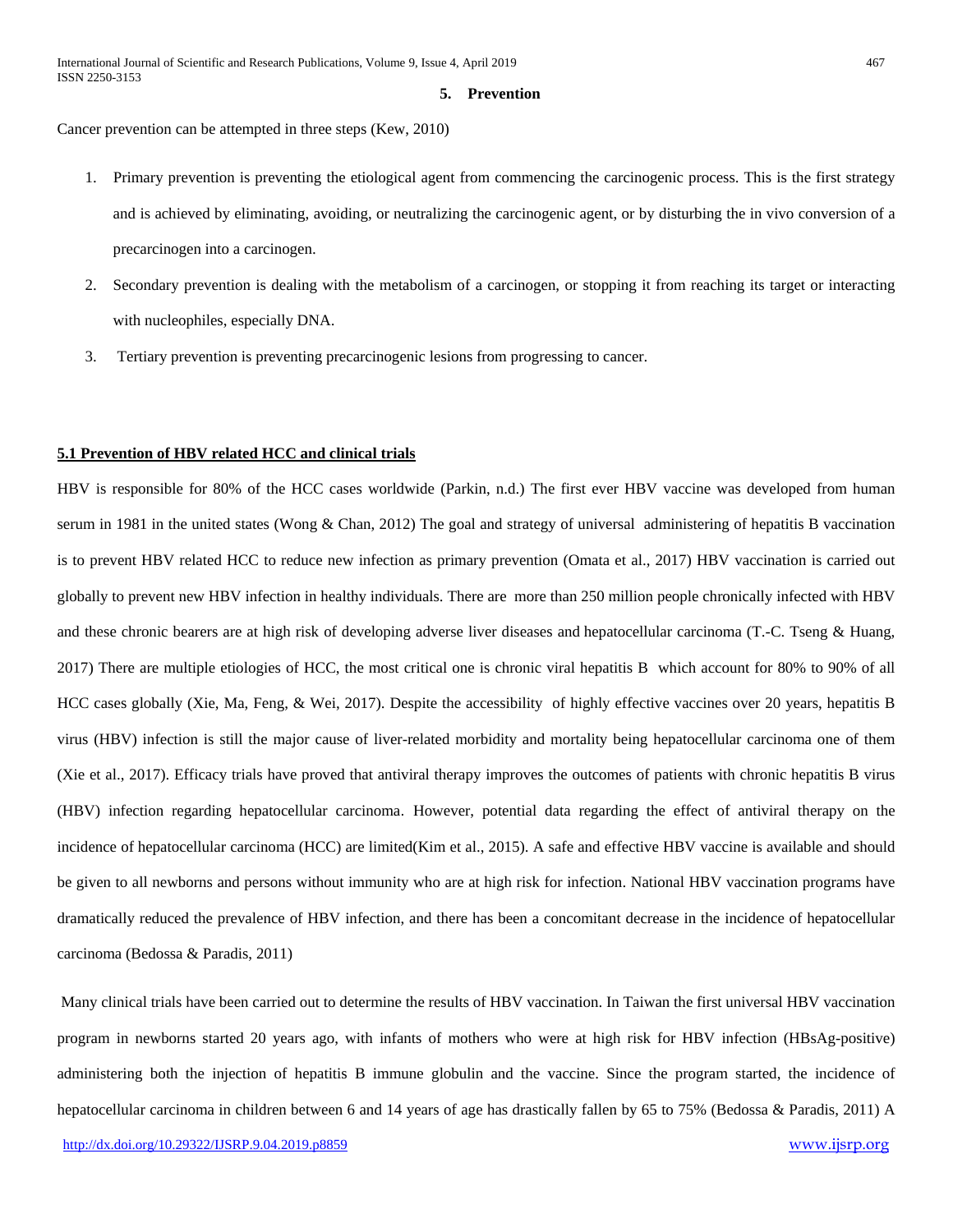0.36 for the time [periods](https://www.ncbi.nlm.nih.gov/pubmedhealth/PMHT0023146) of 1986 to 1990 and 1990 to 1994 was shown (Chang et al., 1997) A randomized controlled clinical trial was carried out in Qidong China administering HBV vaccine to 75000 infants with the purpose of making them immunized. After an average of about 25 years of follow-up, the [incidence](https://www.ncbi.nlm.nih.gov/pubmedhealth/PMHT0029370) ratio of primary [liver cancer](https://www.ncbi.nlm.nih.gov/pubmedhealth/PMHT0021884) in the vaccination at birth group to the control group (68% of whom received catch-up vaccinations at ages 10–14 years) was 0.16 (Qu et al., 2014) Another interventional randomized clinical trial was carried out in symptomatic adult men which a total of 549 subjects were collected and treated with highly purified formalin inactivated virus particles derived from the plasma of chronic carriers of hepatitis B. A total of 534 were gathered to the placebo group. Both groups were given vaccinations at 0, 1 month, and 6 months to determine the efficacy of a hepatitis vaccine in preventing hepatitis B. Within two months, 77% of the vaccinated persons had higher levels of antibody against the hepatitis B surface antigen. This rate increased to 96% after the booster dose and remained essentially unchanged for the duration of the trial. For the first 18 months of follow-up, hepatitis B or subclinical infection developed in only 1.4 to 3.4% of the vaccine recipients as compared with 18 to 27% of placebo recipients. The reduction of incidence in the vaccines was as high as 92.3. A significant reduction of incidence was already seen within 75 days after randomization this observation suggests that the vaccine may be efficacious even when given after exposure (Szmuness et al., 1980)

#### **5.2 Prevention of HCV related HCC**

The incidence of hepatocellular carcinoma (HCC) due to HCV infection is increasing in several Western countries, being responsible for approximately one-third of HCC cases in the USA (Armstrong et al., 2006) Despite of the long years of experiments still there is no HCV vaccine that can be used clinically (Naderi et al., 2014) Despite the number of research over many years into the development of a vaccine against HCV, there seems to be little likelihood of such a vaccine being available in the near future. Difficulties hindering the development of this vaccine include the excessive variabilities of the genomic structure of the virus, mostly in the hypervariable region, the huge number of quasispecies (which is a group of viruses linked by the similar mutation or mutations, competing against each other within a highly mutagenic environment in the blood of infected people, and the lack of proof for an effective neutralizing antibody against the virus (Kew, 2010) But in order to prevent complications after being infected with Hepatitis C Virus following vaccinations are administered by medical practitioners; Hepatitis A, Hepatitis B, Haemophilus influenza type b, Human papillomavirus vaccine, Influenza, Pneumococcal, Tetanus, diphtheria, whooping cough ("Vaccinations for Adults with Hepatitis C Infection," n.d.) Although there is no exact vaccine that has been developed to prevent HCV related HCC following vaccines are used as substitutes; recombinant viral vaccine vectors to trigger cell mediated and humoral responses against multiple epitopes. Types of viruses that are used as vectors include adenovirus, vaccinia virus and canarypox (Siler et al., 2002) Recombinant protein subunit vaccines are also used which are subunit vaccines containing recombinant HCV protein molecules. These different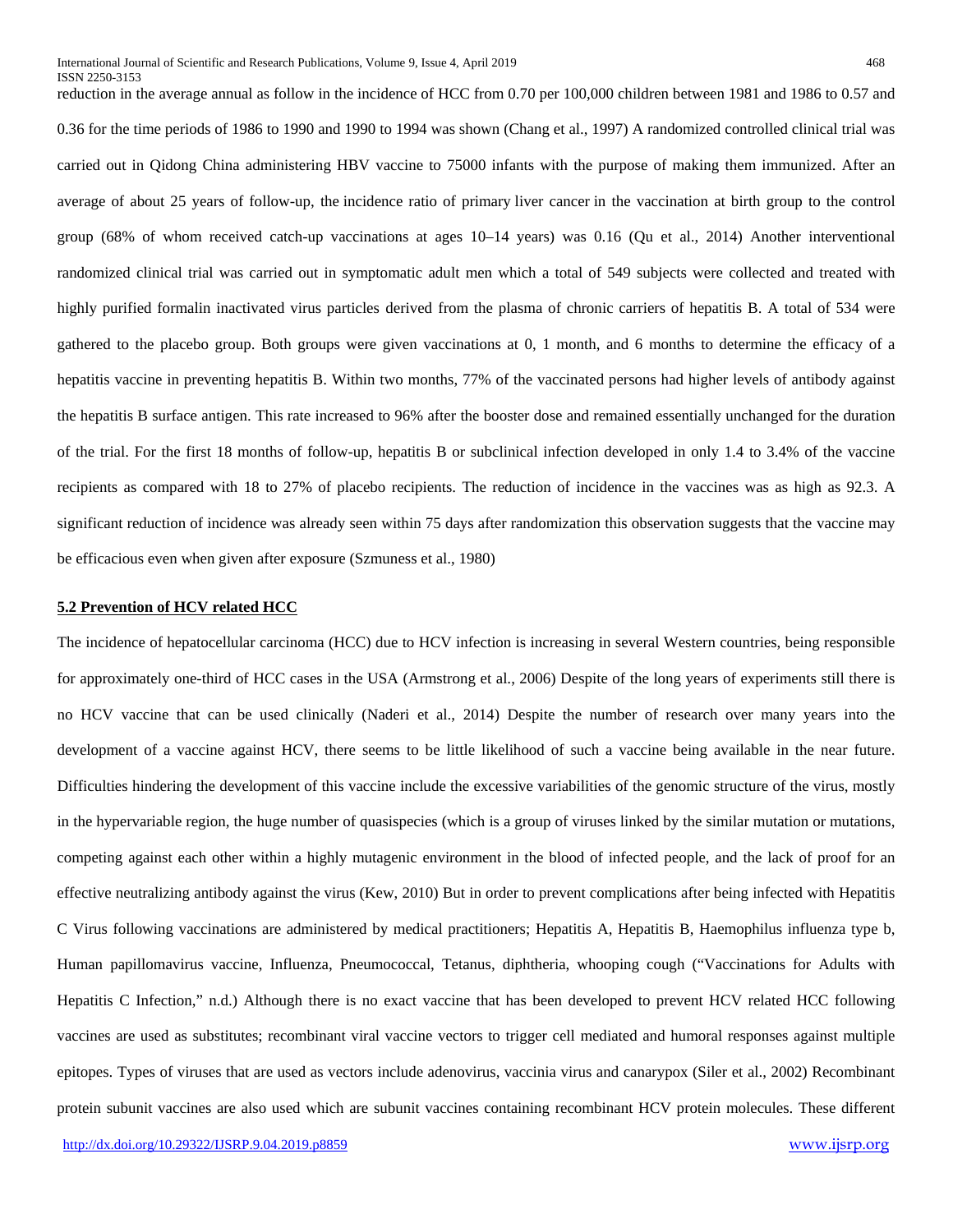proteins act against different HCV genotypes to prevent the harmful effects by the infection or chronic infection (Naderi et al., 2014) Peptide vaccine is another type of vaccination that is used against HCV, Small peptides are incorporated which they can bind directly to MHC class I or II molecules without affecting the antigen processing pathways (C.-T. Hu, 2005)

## **5.3 Anti-viral therapy and clinical trials**

Antiviral treatment is known to decrease the risk of HCC in patients with viral hepatitis. Considering the extraordinary progress made in antibacterial therapy in the past couple of decades, the advances made in specific treatment for viral disease have been disappointingly low. Until now there are only a very small number of antiviral agents which are utilized in a restricted number of clinical situations. Furthermore, most of the antiviral drugs do not selectively inhibit virus replication without injuring and damaging the host cell simultaneously, and therefore these agents are often accompanied by serious side effects. Thus, potential beneficial effects of antiviral drugs must be balanced against possible immunosuppressive and other unpredictable side effects (Stalder, 1977) A clinical trial which investigated whether perioperative antiviral therapy is guaranteed for resection of HBV infections related hepatocellular carcinoma. Patients with large HBV-related HCC from January 2012 to December 2012, were retroactively allocated to one of two groups based on the fact that they received perioperative antiviral therapy (antiviral group) or did not receive (control group). Patients were consecutively recruited to address potential source of influence. Eliminations from these criteria included: other concurrent hepatitis (e.g. Hepatitis A Virus (HAV), Hepatitis C Virus (HCV), Hepatitis D Virus (HDV), Hepatitis E Virus (HEV), and autoimmune hepatitis) patients with ongoing major surgical procedures, such as bowel resection, bile duct resection etc. The findings of this study suggested that perioperative antiviral treatment enhances patient safety by decreasing morbidity and speeding up the recovery of postoperative liver function for HBV-related major HCC resection (Zhang et al., 2015) Another meta-analysis which was aimed to characterize HCC recurrence patterns after anti-viral therapy suggested that HCC recurrence rates after anti-viral therapy was rather promising and improving (Yopp, Odewole, & Singal, 2018) A clinical trial which was aimed to scrutinize the reactivation hepatitis B virus in primary hepatocellular carcinoma and to determine the effects of trans arterial chemoembolization (TACE) together with antiviral therapy. This prospective study involved 98 patients with HBV related HCC underwent TACE procedures with serial HBV DNA tests. Patients were separated into the antiviral treatment group and the no-antiviral group. The antiviral group was treated entecavir antiviral therapy and the other group received no antiviral therapy. Two groups of patients were compared in levels of HBV reactivation and liver function before and after only 1 session of TACE in average 1 month follow up after operation. The clinical trial concluded that antiviral therapy can minimize the risk of reactivation and help improve liver function after TACE (K. Wang, Jiang, Jia, Zhu, & Ni, 2018)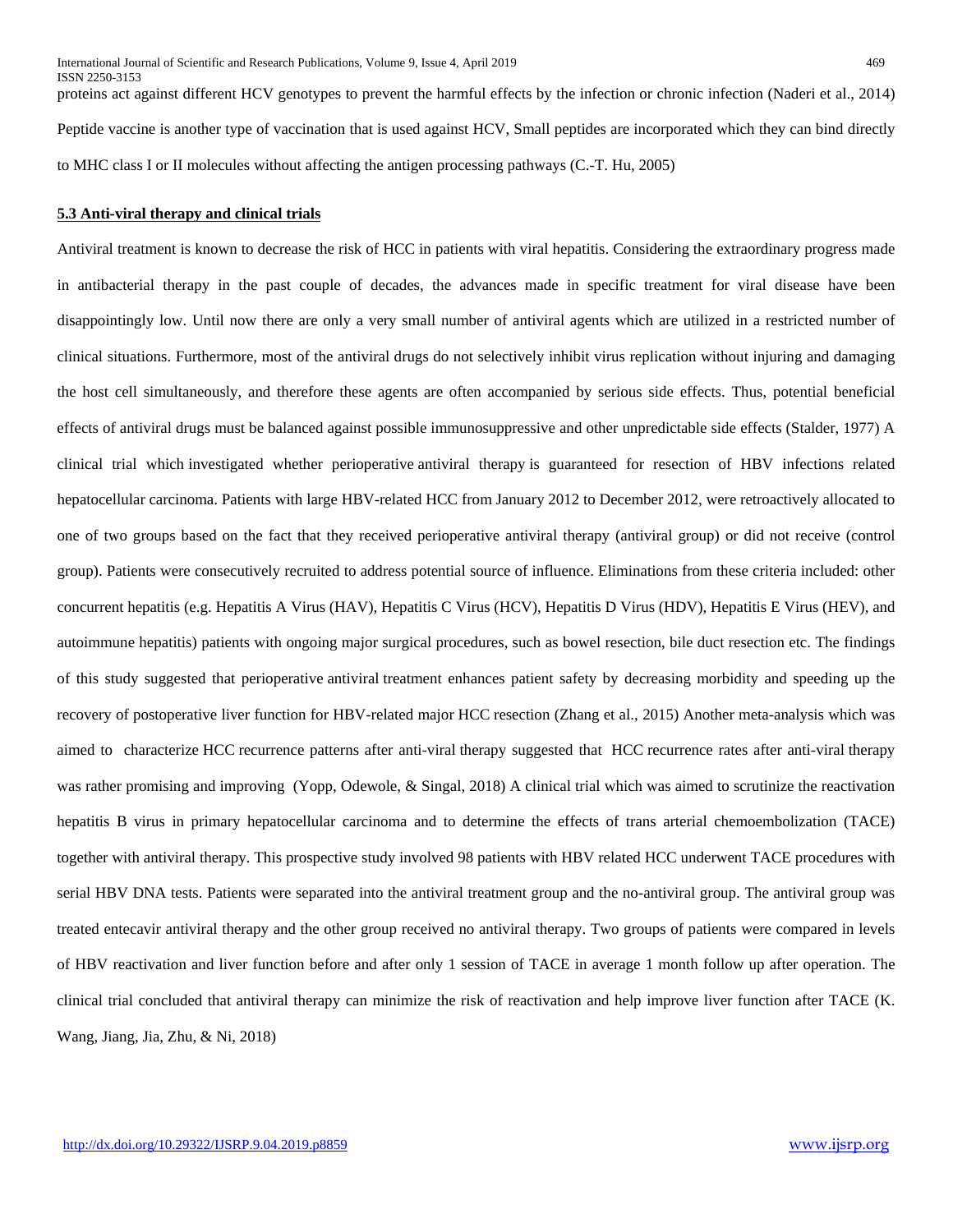## **5.4 Interferon therapy and clinical trials**

Interferons are cytokines which possess a variety of biologic properties such as antiviral, immunomodulatory, anti proliferative, and antiangiogenic effects (von Marschall et al., 2003) Interferon is very effective in suppressing the replication of HBV and is the first method approved for the treatment of chronic HBV infection which can ultimately result in HCC. Response to interferon treatment is associated with improved clinical outcome and less cirrhosis-related complications and long-term studies suggested that it may decrease the rate of HCC in patients with HBV-related cirrhosis (Q. Hu et al., 2014) A clinical trial was carried out to explain the influence of long term interferon administration on the level of occurrence of hepatocellular carcinoma (HCC) in patients with hepatitis B virus (HBV) related cirrhosis. 313 patients with HBV related HCC were gathered and 94 of them were treated with interferon for a little over 6 months and the remaining 219 individuals were administered with no interferon or any other antiviral drug. The results showed that interferon therapy for individuals with HBV related cirrhosis remarkably decreased the HCC rate, especially in patients with a bigger amount of serum HBV DNA. If interferon is administered properly for a selected group of individuals, a successful strategy of cancer prevention can be accomplished, even in patients with cirrhosis (Saitoh et al., n.d.) Another randomized controlled trial was conducted to investigate whether the prognosis after hepatic resection could be improved in patients with predominantly hepatitis B related hepatocellular carcinoma (HCC) with adjuvant interferon therapy. Since February 1999, patients with no post-surgical disease after hepatic resection for HCC were randomly allocated and administered with interferon (IFN-I group and IFN-II group) three times weekly for 16 weeks. Enrollment to the IFN II group was discontinued from January 2000 because adverse effects resulted in treatment termination in the first 6 patients. By June 2002, 40 patients each had been assigned into the control group and IFN I group. The baseline clinical, laboratory, and tumor characteristics of both groups were comparable. The results sophisticated that in a group of patients with predominantly hepatitis B related HCC complement interferon therapy showed a trend for survival benefit, primarily in tumors (Lo et al., 2007)A randomized clinical trial from Hong Kong suggested that IFN was associated with better overall survival in HCC patients (von Marschall et al., 2003) Another clinical study provided evidences that IFN inhibit the tumor growth and reduced micro vessel density (Zhuang, Zeng, Yang, & Meng, 2013)

# **5.5 DNA vaccine and DNA analogues**

[http://dx.doi.org/10.29322/IJSRP.9.04.2019.p8859](http://dx.doi.org/10.29322/IJSRP.9.03.2019.p8859) [www.ijsrp.org](http://ijsrp.org/) DNA based immunization is one of the latest version of vaccination methods and now is on the rise. Nucleotide analogs may be potent in minimizing the risk of recurrent HBV related HCC after curative treatment (Omata et al., 2017) Administration of massively expressed HCV core gene, as one huge dose or repeated injections of lesser doses, may suppress core specific immune response. Then, the latter is induced by a heterologous DNA prime or protein boost particle that eludes the negative effects of intracellular core expression (Alekseeva et al., 2009) Given the structural proteins of HCV-like particles (HCV-LPs) are presented in a native, virion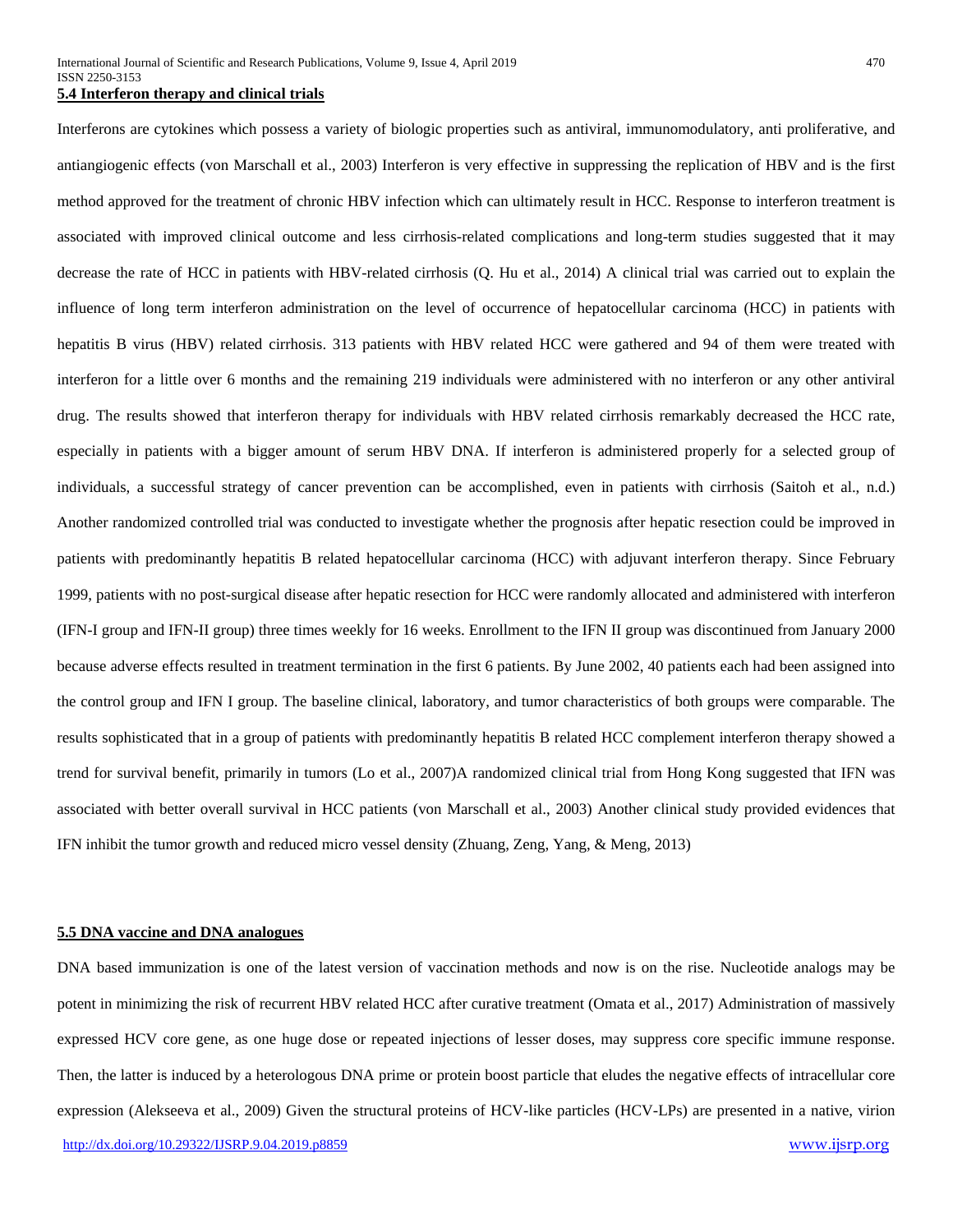like conformation, the HCV LP is superior in eliciting a protective immune response compared with the recombinant subunit-based vaccine (Naderi et al., 2014) A DNA vaccine consisting AFP and HSP70 could generate antitumor immunity. Such effective AFP specific T cells response and explicit antitumor effects on AFP producing tumors induce clinical testing of this approach as a therapeutic vaccine for HCC (Rinaldi, Iurescia, Fioretti, Ponzetto, & Carloni, 2009) Alpha-fetoprotein (AFP) is generated principally in fetal liver, gastrointestinal tract and the yolk sac which temporarily exists during embryonic development. AFP is overexpressed in almost all of hepatocellular carcinoma (HCC) cases and thus offers an appealing target for immunotherapy against this neoplasm. Anti HCC effects were created in a therapeutic setting with a DNA vaccine encoding mouse AFP and co-expressing heat shock protein 70 (HSP70) gene. The vaccine prompted a marked and massively effectual AFP specific CTL reaction against AFP positive target cells. This vaccine also induced the elongation of life span in mice bearing the tumor and the HCC eradication. It is forecasted that vaccine strategies such as this may largely contribute to the future treatment of hepatocellular carcinoma effectively in clinical practice (Lan et al., 2007)

## **6. Overview of HCC vaccination strategies**

The main strategy of vaccination in HBV related HCC is to make individuals immunized. Especially in newborns whose mothers carry the HBV infection are at high risk of getting the virus. Administrating the HBV vaccine at birth trigger the acquired immunity passively and make the individuals fight against the virus if they encounter, preventing them from getting the virus and ultimately lessening the chances of acquiring HBV related HCC. Although there is no exact vaccine against HCC, many other vaccines are administered to minimize the side effects and avoid complications. Interferon therapy is mainly used to boost the immune system and potentially decrease the mutagenic environment inside the body and the effectiveness of interferon along with anti-viral therapy have showed promising results through many clinical trials.

Specific response for HCC was activated by strategies using tumor associated self-antigens. Gene array and proteomics studies have joined to the list of HCC specific gene outcomes that can be aimed (Vaccines, Bioscience, & Surgery, 2014) A DNA vaccine encoding AFP and HSP70 could trigger anti-tumor immunity. Very recently, the scientist Lan and his colleagues found out anti HCC effects in a therapeutic environment with a DNA vaccine encoding mouse AFP plus HSP70 genes. Therefore this vaccination strategy may contribute to successful treatments for human HCC in near future (Lan et al., 2007) Molecular chaperones, as for an example, heat shock protein 70 combined with other antigens can strongly elicit immunogenicity presumably through improved processing and presenting of antigens to their APCs (Lan et al., 2007) DNA vaccines act to an especially promising methodology against allergens, pathogens and cancer. Indeed, DNA based immunization induces very strong and powerful cellular and humoral immune response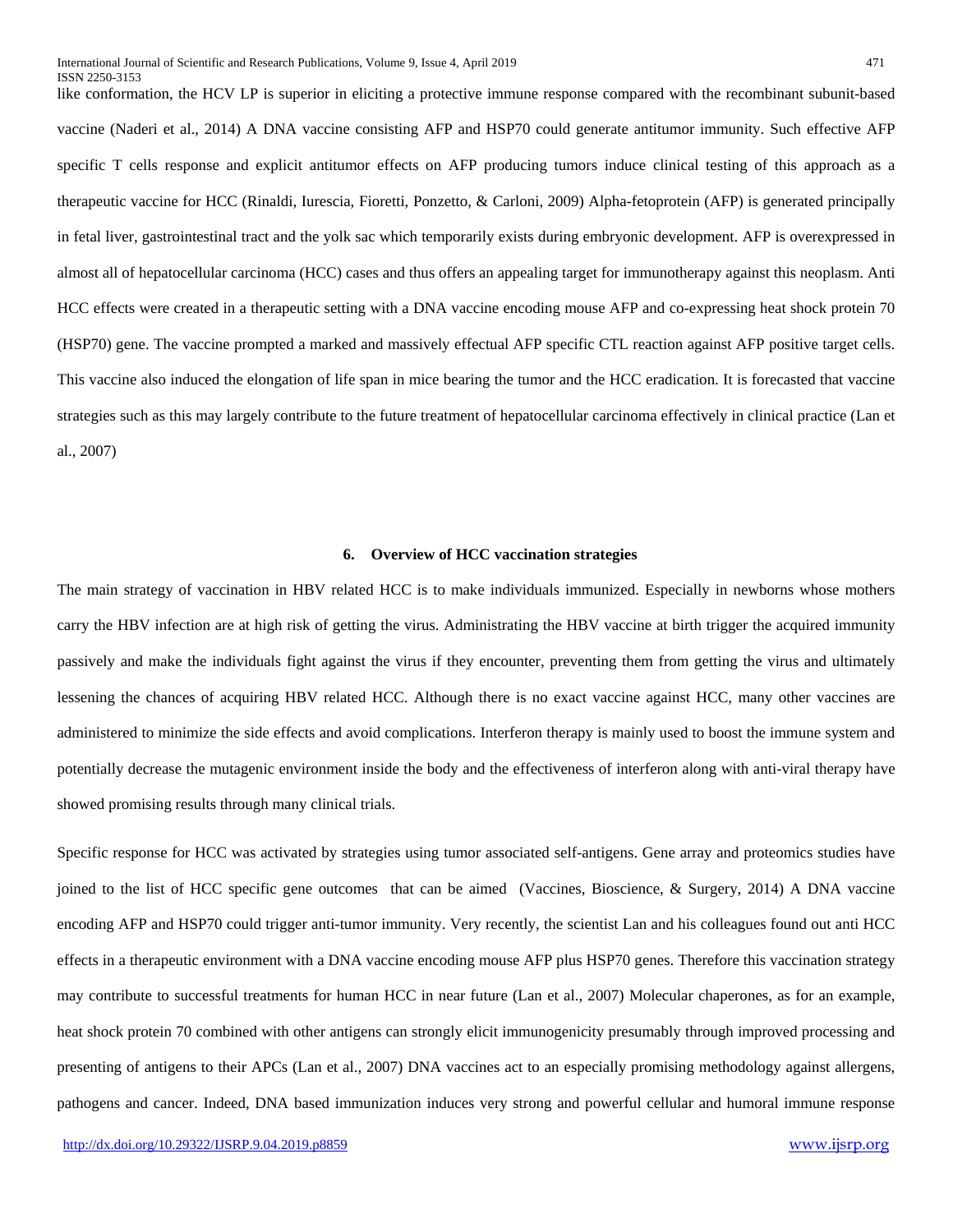against a variety of antigens, including tumor derived ones such as melanoma, breast cancer, ovarian carcinoma, prostate carcinoma, neuroblastoma, small cell lung cancer, etc. Gene based vaccines were evaluated either as preventative or therapeutic treatment for infectious illnesses, allergies and cancer including HCC (Ulmer, Wahren, & Liu, 2006) Uncharacterized, non-specific and mutated antigens also can be targeted with complete tumor cell or tumor lysate based immunization strategies, as well as using vectors carrying genes making tumor cells immunogenic. The immune system in these instances shall develop specificity against these new immunogenic target antigens (Rinaldi et al., 2009)

## **7. Future of HCC preventive vaccines**

There is a continuing need for innovative, alternative therapies for hepatocellular carcinoma (HCC). Molecular targeted vaccines and Immunotherapy of cancer is attractive because of the exquisite specificity of the immune responses.

## **7.1 Molecular targeted vaccines**

A number of molecular targeted agents have been methodically investigated including angiogenesis inhibitors such as ramucirumab and mTOR inhibitors such as everolimus. All of these molecular targeted vaccine trials were conducted in biomarker unselected HCC patients. However most of the ongoing trials have not shown survival benefits, many of the results are yet to be revealed.

## **7.2 Immunotherapy**

The concept of immunotherapy is the systemic and specific elimination of tumor, based on the expression of certain proteins by the tumor. To date, few different strategies of immune activation studies have demonstrated that biological activity in HCC individuals and a subset of those have demonstrated clinical efficacy. The published data provides evidence that adoptive transfer of activated effector cells and complex tumor derived vaccines can make an impact on the recurrence and survival of HCC subjects. Novel vaccines and combinations of vaccines with many more standard therapies are just initiating and hold a promising future for improvement in impact of immunotherapy for HCC (Vaccines et al., 2014)

#### **8. Conclusion**

HCC is a very antagonistic cancer which affects majority of the people around the world. While Hepatitis B and Hepatitis C virus being the major two risk factors, chronic liver disease and cirrhosis also play a major role in hepatocellular carcinoma. HCC, of all liver cancers can be, prevented by appropriate methods such as HBV vaccination, anti-viral therapies, immunotherapies and advanced molecular methods. Universal screening and public education on alcoholism and intravenous drug using can also aid in preventing HCC.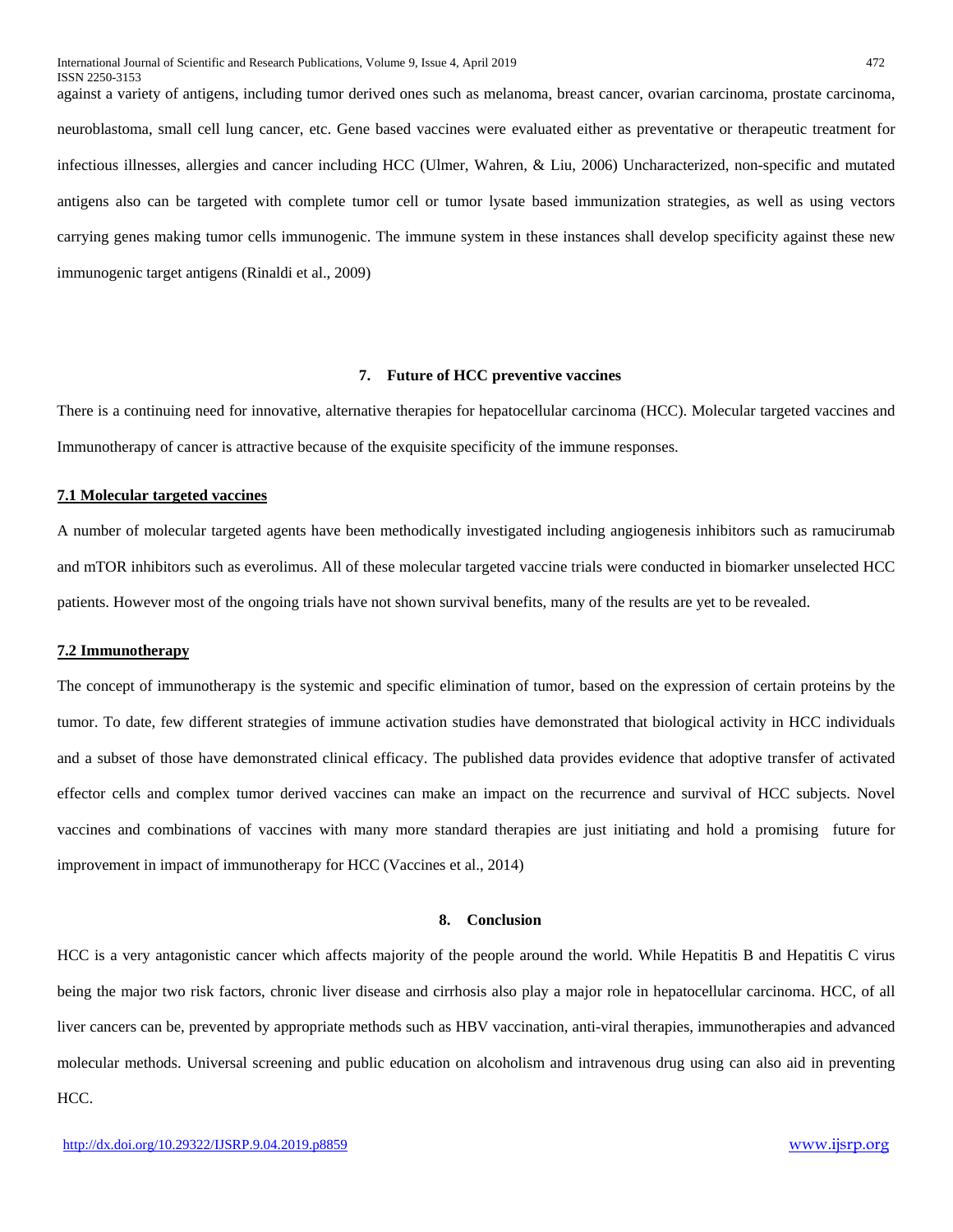Significant improvement in vaccines that are administered to prevent HCC, is shown throughout the time. DNA vaccines and immunotherapy are the main two fields scientists are working on in preventing vaccines and the future seems brighter. A vaccine against hepatitis C virus also can be expected within the next couple of years thanks to the major findings advances in clinical research. But more studies and research should be conducted in understanding how bio markers contribute to these instances. In order to prevent tumor regression and to modify the vaccines, studies should be carried out nonetheless.

#### **9. References**

- 1. Alekseeva, E., Sominskaya, I., Skrastina, D., Egorova, I., Starodubova, E., Kushners, E., … Pumpens, P. (2009). Enhancement of the expression of HCV core gene does not enhance core-specific immune response in DNA immunization: Advantages of the heterologous DNA prime, protein boost immunization regimen. *Genetic Vaccines and Therapy*, *7*, 1–17. https://doi.org/10.1186/1479-0556-7-7
- 2. Altekruse, S. F., Henley, S. J., Cucinelli, J. E., & McGlynn, K. A. (2014, April). Changing hepatocellular carcinoma incidence and liver cancer mortality rates in the United States. *The American Journal of Gastroenterology*. https://doi.org/10.1038/ajg.2014.11
- 3. Armstrong, G. L., Wasley, A., Simard, E. P., McQuillan, G. M., Kuhnert, W. L., & Alter, M. J. (2006). The prevalence of hepatitis C virus infection in the United States, 1999 through 2002. *Annals of Internal Medicine*, *144*(10), 705–714.
- 4. Balogh, J., Victor, D., Asham, E. H., Burroughs, S. G., Boktour, M., Saharia, A., … Monsour, H. (2016). Hepatocellular carcinoma: a review. *Journal of Hepatocellular Carcinoma*, *Volume 3*, 41–53. https://doi.org/10.2147/JHC.S61146
- 5. Bedossa, P., & Paradis, V. (2011). Hepatocellular Carcinoma. *Practical Hepatic Pathology: A Diagnostic Approach*, 489–501. https://doi.org/10.1016/B978-0-443-06803-4.00035-6
- 6. Chang, M. H., Chen, C. J., Lai, M. S., Hsu, H. M., Wu, T. C., Kong, M. S., … Chen, D. S. (1997). Universal hepatitis B vaccination in Taiwan and the incidence of hepatocellular carcinoma in children. Taiwan Childhood Hepatoma Study Group. *The New England Journal of Medicine*, *336*(26), 1855–1859. https://doi.org/10.1056/NEJM199706263362602
- 7. Chen, C.-J., Iloeje, U. H., & Yang, H.-I. (2007). Long-term outcomes in hepatitis B: the REVEAL-HBV study. *Clinics in Liver Disease*, *11*(4), 797–816, viii. https://doi.org/10.1016/j.cld.2007.08.005
- 8. Chen, C.-J., Yang, H.-I., & Iloeje, U. H. (2009). Hepatitis B virus DNA levels and outcomes in chronic hepatitis B. *Hepatology*, *49*(S5), S72–S84. https://doi.org/10.1002/hep.22884
- 9. Cho, L. Y., Yang, J. J., Ko, K.-P., Park, B., Shin, A., Lim, M. K., … Park, S. K. (2011). Coinfection of hepatitis B and C viruses and risk of hepatocellular carcinoma: systematic review and meta-analysis. *International Journal of Cancer*, *128*(1), 176–184. https://doi.org/10.1002/ijc.25321
- 10. El-Serag, H. B. (2002). Hepatocellular carcinoma: an epidemiologic view. *Journal of Clinical Gastroenterology*, *35*(5 Suppl 2), S72-8.
- 11. El-Serag, H. B., Richardson, P. A., & Everhart, J. E. (2001). The role of diabetes in hepatocellular carcinoma: a case-control study among United States Veterans. *The American Journal of Gastroenterology*, *96*(8), 2462–2467. https://doi.org/10.1111/j.1572-0241.2001.04054.x
- 12. Fasani, P., Sangiovanni, A., De Fazio, C., Borzio, M., Bruno, S., Ronchi, G., … Colombo, M. (1999). High prevalence of multinodular hepatocellular carcinoma in patients with cirrhosis attributable to multiple risk factors. *Hepatology*, *29*(6), 1704–1707. https://doi.org/10.1002/hep.510290604
- 13. Fattovich, G., Giustina, G., Degos, F., Tremolada, F., Diodati, G., Almasio, P., … Realdi, G. (1997). Morbidity and mortality in compensated cirrhosis type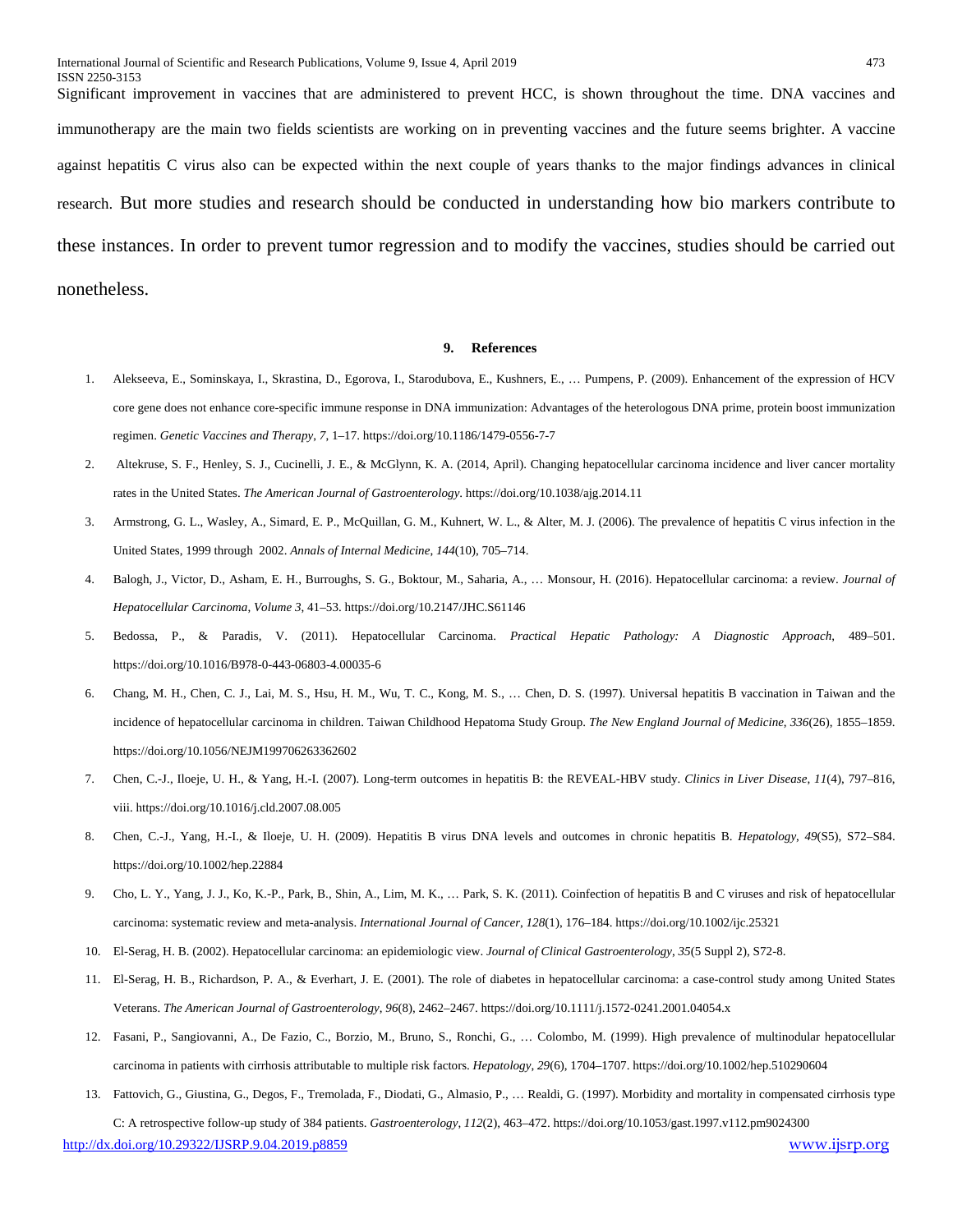- 14. Frezza, M., di Padova, C., Pozzato, G., Terpin, M., Baraona, E., & Lieber, C. S. (1990). High blood alcohol levels in women. The role of decreased gastric alcohol dehydrogenase activity and first-pass metabolism. *The New England Journal of Medicine*, *322*(2), 95–99. https://doi.org/10.1056/NEJM199001113220205
- 15. Hu, C.-T. (2005). Vaccine development for hepatitis C: Lessons from the past turn into promise for the future. *Tzu Chi Medical Journal*, *17*(2).
- 16. Hu, Q., Lou, G., Liu, Y., Qian, L., & Lv, B. (2014). The Tumor Necrosis Factor- α -308 and -238 Polymorphisms and Risk of Hepatocellular Carcinoma for Asian Populations : A Meta-Analysis. *Current Therapeutic Research*, *76*, 70–75. https://doi.org/10.1016/j.curtheres.2014.04.001
- 17. Kew, M. C. (2010). Prevention of hepatocellular carcinoma. *Annals of Hepatology*, *9*(2), 120–132. https://doi.org/10.1055/s-2005-871195
- 18. Kim, W. R., Loomba, R., Berg, T., Aguilar Schall, R. E., Yee, L. J., Dinh, P. V, … Marcellin, P. (2015). Impact of long-term tenofovir disoproxil fumarate on incidence of hepatocellular carcinoma in patients with chronic hepatitis B. *Cancer*, *121*(20), 3631–3638. https://doi.org/10.1002/cncr.29537
- 19. Kuang, S.-Y., Lekawanvijit, S., Maneekarn, N., Thongsawat, S., Brodovicz, K., Nelson, K., & Groopman, J. D. (2005). Hepatitis B 1762T/1764A mutations, hepatitis C infection, and codon 249 p53 mutations in hepatocellular carcinomas from Thailand. *Cancer Epidemiology, Biomarkers & Prevention : A Publication of the American Association for Cancer Research, Cosponsored by the American Society of Preventive Oncology*, *14*(2), 380– 384. https://doi.org/10.1158/1055-9965.EPI-04-0380
- 20. Lan, Y.-H., Li, Y.-G., Liang, Z.-W., Chen, M., Peng, M.-L., Tang, L., … Ren, H. (2007). A DNA vaccine against chimeric AFP enhanced by HSP70 suppresses growth of hepatocellular carcinoma. *Cancer Immunology, Immunotherapy : CII*, *56*(7), 1009–1016. https://doi.org/10.1007/s00262-006-0254-3
- 21. Larsson, S. C., & Wolk, A. (2007). Overweight, obesity and risk of liver cancer: A meta-analysis of cohort studies. *British Journal of Cancer*, *97*(7), 1005– 1008. https://doi.org/10.1038/sj.bjc.6603932
- 22. Lo, C. M., Liu, C. L., Chan, S. C., Lam, C. M., Poon, R. T. P., Ng, I. O. L., … Wong, J. (2007). A randomized, controlled trial of postoperative adjuvant interferon therapy after resection of hepatocellular carcinoma. *Annals of Surgery*, *245*(6), 831–842. https://doi.org/10.1097/01.sla.0000245829.00977.45
- 23. Loomba, R., Yang, H. I., Su, J., Brenner, D., Iloeje, U., & Chen, C. J. (2010). Obesity and alcohol synergize to increase the risk of incident hepatocellular carcinoma in men. *Clinical Gastroenterology and Hepatology*, *8*(10), 891–898.e2. https://doi.org/10.1016/j.cgh.2010.06.027
- 24. Manuscript, A. (2014a). NIH Public Access, *7*(8), 448–458. https://doi.org/10.1038/nrgastro.2010.100.Hepatocellular
- 25. Manuscript, A. (2014b). NIH Public Access, *47*(0), 1–10. https://doi.org/10.1097/MCG.0b013e3182872f29.Epidemiology
- 26. McGlynn, K. A., & London, W. T. (2011). The Global Epidemiology of Hepatocellular Carcinoma: Present and Future. *Clinics in Liver Disease*. https://doi.org/10.1016/j.cld.2011.03.006
- 27. Naderi, M., Gholipour, N., Zolfaghari, M. R., Moradi Binabaj, M., Yegane Moghadam, A., & Motalleb, G. (2014). Hepatitis C virus and vaccine development. *International Journal of Molecular and Cellular Medicine*, *3*(4), 207–215. https://doi.org/10.1146/annurev.micro.58.030603.123836
- 28. Omata, M., Cheng, A.-L., Kokudo, N., Kudo, M., Lee, J. M., Jia, J., … Sarin, S. K. (2017, July). Asia–Pacific clinical practice guidelines on the management of hepatocellular carcinoma: a 2017 update. *Hepatology International*. New Delhi. https://doi.org/10.1007/s12072-017-9799-9
- 29. Parkin, D. M. (n.d.). The global health burden of infection-associated cancers in the year 2002. https://doi.org/10.1002/ijc.21731
- 30. Qian, G. S., Ross, R. K., Yu, M. C., Qian, G., Ross, R. K., Yu, M. C., … Groopman, J. D. (1994). A follow-up study of urinary markers of aflatoxin exposure and liver cancer risk in Shanghai , People ' s Republic of China . A Follow-Up Markers of China1. *Cancer Epidemiol Biomarker*, *3*(February), 3– 10.
- 31. Qu, C., Chen, T., Fan, C., Zhan, Q., Wang, Y., Lu, J., … Sun, Z. (2014). Efficacy of Neonatal HBV Vaccination on Liver Cancer and Other Liver Diseases over 30-Year Follow-up of the Qidong Hepatitis B Intervention Study: A Cluster Randomized Controlled Trial. *PLoS Medicine*, *11*(12). https://doi.org/10.1371/journal.pmed.1001774

[http://dx.doi.org/10.29322/IJSRP.9.04.2019.p8859](http://dx.doi.org/10.29322/IJSRP.9.03.2019.p8859) [www.ijsrp.org](http://ijsrp.org/) 32. Rinaldi, M., Iurescia, S., Fioretti, D., Ponzetto, A., & Carloni, G. (2009). Strategies for successful vaccination against hepatocellular carcinoma.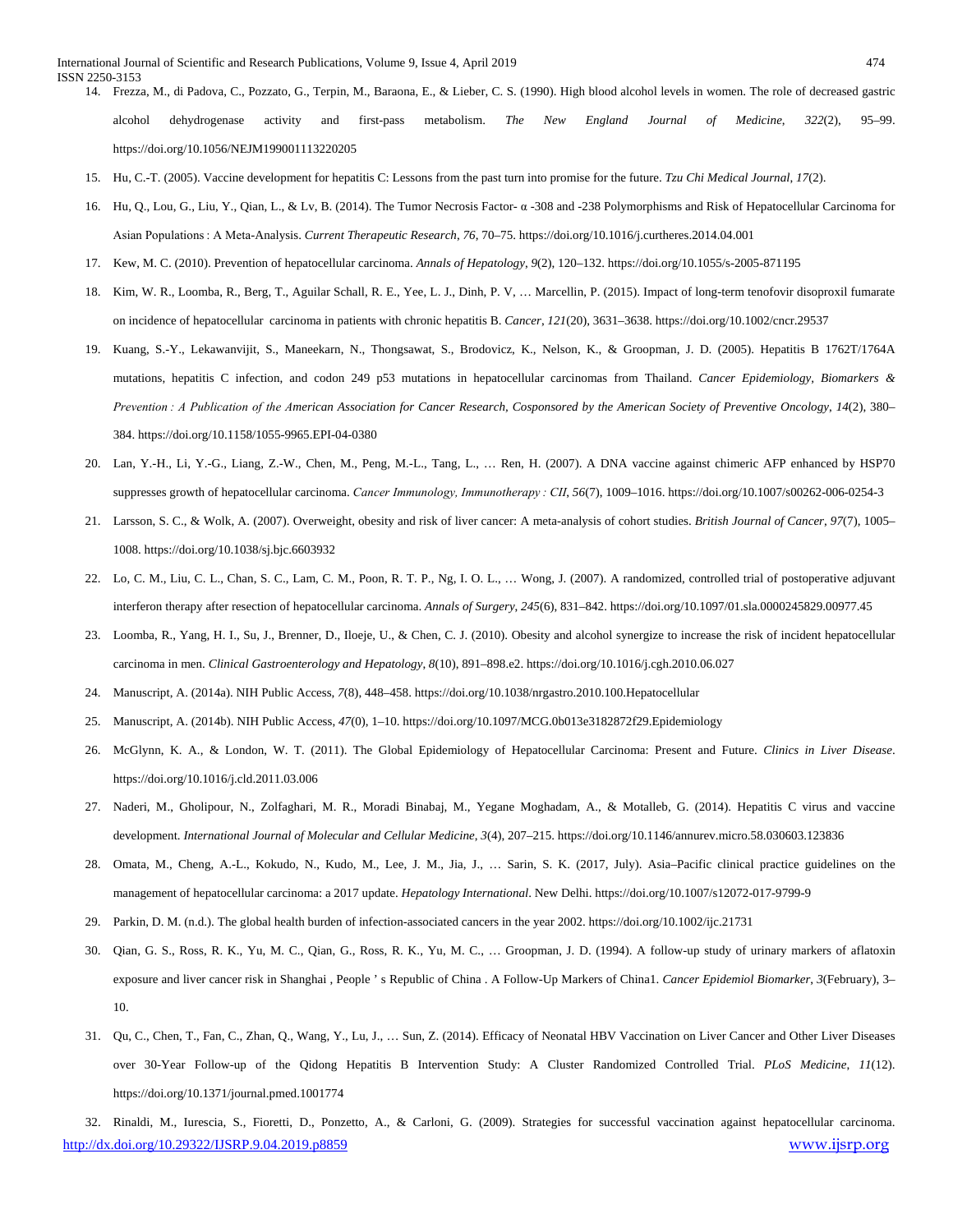International Journal of Scientific and Research Publications, Volume 9, Issue 4, April 2019 475 ISSN 2250-3153 *International Journal of Immunopathology and Pharmacology*, *22*(2), 269–277. https://doi.org/10.1177/039463200902200203

- 33. Saitoh, S., Suzuki, Y., Kobayashi, M., Tsubota, A., Koida, I., Arase, Y., … Kumada, H. (n.d.). in Patients with Cirrhosis Caused by A Pilot Study. *Cancer*.
- 34. Siler, C. A., McGettigan, J. P., Dietzschold, B., Herrine, S. K., Dubuisson, J., Pomerantz, R. J., & Schnell, M. J. (2002). Live and killed rhabdovirus-based vectors as potential hepatitis C vaccines. *Virology*, *292*(1), 24–34. https://doi.org/10.1006/viro.2001.1212
- 35. Stalder, H. (1977). Antiviral therapy. *The Yale Journal of Biology and Medicine*, *50*, 507–532.
- 36. Sun, C.-A., Wu, D.-M., Lin, C.-C., Lu, S.-N., You, S.-L., Wang, L.-Y., … Chen, C.-J. (2003). Incidence and cofactors of hepatitis C virus-related hepatocellular carcinoma: a prospective study of 12,008 men in Taiwan. *American Journal of Epidemiology*, *157*(8), 674–682.
- 37. Szmuness, W., Stevens, C. E., Harley, E. J., Zang, E. A., Oleszko, W. R., William, D. C., … Kellner, A. (1980). Hepatitis B vaccine: demonstration of efficacy in a controlled clinical trial in a high-risk population in the United States. *The New England Journal of Medicine*, *303*(15), 833–841. https://doi.org/10.1056/NEJM198010093031501
- 38. Tseng, T.-C., & Huang, L.-R. (2017). Immunopathogenesis of Hepatitis B Virus. *The Journal of Infectious Diseases*, *216*(suppl\_8), S765–S770. https://doi.org/10.1093/infdis/jix356
- 39. Tseng, T., Liu, C., Yang, H., Su, T., Wang, C., Chen, C., … Chen, D. (2012). Serum Hepatitis B Surface Antigen Levels Help Predict Disease Progression in Patients With Low Hepatitis B Virus Loads, 441–450. https://doi.org/10.1002/hep.26041
- 40. Turati, F., Galeone, C., Rota, M., Pelucchi, C., Negri, E., Bagnardi, V., ... Vecchia, C. La. (2018). Alcohol and liver cancer : a systematic review and metaanalysis of prospective studies, (May), 1526–1535. https://doi.org/10.1093/annonc/mdu020
- 41. Ulmer, J. B., Wahren, B., & Liu, M. A. (2006). Gene-based vaccines: recent technical and clinical advances. *Trends in Molecular Medicine*, *12*(5), 216–222. https://doi.org/10.1016/j.molmed.2006.03.007
- 42. Utero, I. (2017). crossm Vertical Transmission of Hepatitis C Virus : Variable Transmission Bottleneck and Evidence of Midgestation In Utero, *91*(23).
- 43. Vaccinations for Adults with Hepatitis C Infection. (n.d.), *4042*(Cdc), 9009.
- 44. Vaccines, C. H., Bioscience, L., & Surgery, R. (2014). Recent advances in immunotherapy for non-small-cell lung cancer, *10*(2), 352–357.
- 45. von Marschall, Z., Scholz, A., Cramer, T., Schafer, G., Schirner, M., Oberg, K., … Rosewicz, S. (2003). Effects of interferon alpha on vascular endothelial growth factor gene transcription and tumor angiogenesis. *Journal of the National Cancer Institute*, *95*(6), 437–448.
- 46. Wang, C., Wang, X., Gong, G., Ben, Q., Qiu, W., Chen, Y., … Wang, L. (2012). Increased risk of hepatocellular carcinoma in patients with diabetes mellitus: a systematic review and meta-analysis of cohort studies. *International Journal of Cancer*, *130*(7), 1639–1648. https://doi.org/10.1002/ijc.26165
- 47. Wang, K., Jiang, G., Jia, Z., Zhu, X., & Ni, C. (2018). Effects of transarterial chemoembolization combined with antiviral therapy on HBV reactivation and liver function in HBV-related hepatocellular carcinoma patients with HBV-DNA negative. *Medicine*, *97*(22), e10940. https://doi.org/10.1097/MD.0000000000010940
- 48. White, D. L., Li, D., Nurgalieva, Z., & El-Serag, H. B. (2008). Genetic variants of glutathione S-transferase as possible risk factors for hepatocellular carcinoma: A HuGE systematic review and meta-analysis. *American Journal of Epidemiology*. https://doi.org/10.1093/aje/kwm315
- 49. Wild, C. P., & Hall, A. J. (2000). Primary prevention of hepatocellular carcinoma in developing countries. *Mutation Research*, *462*(2–3), 381–393.
- 50. Wong, V. W., & Chan, H. L. (2012). Prevention of hepatocellular carcinoma : a concise review of contemporary issues, *11*(3), 284–293.
- 51. Xie, Y. Di, Ma, H., Feng, B., & Wei, L. (2017). Efficacy of real-world entecavir therapy in treatment-naïve chronic hepatitis B patients. *Chinese Medical Journal*, *130*(18), 2190–2197. https://doi.org/10.4103/0366-6999.213969
- 52. Yopp, N. S. A. C., Odewole, N. E. R. M., & Singal, A. G. (2018). Systematic review with meta-analysis : recurrence of hepatocellular carcinoma following direct-acting antiviral therapy, (March). https://doi.org/10.1111/apt.14823

[http://dx.doi.org/10.29322/IJSRP.9.04.2019.p8859](http://dx.doi.org/10.29322/IJSRP.9.03.2019.p8859) [www.ijsrp.org](http://ijsrp.org/) 53. Zhang, B., Xu, D., Wang, R., Zhu, P., Mei, B., Wei, G., … Chen, X. (2015). Perioperative antiviral therapy improves safety in patients with hepatitis B